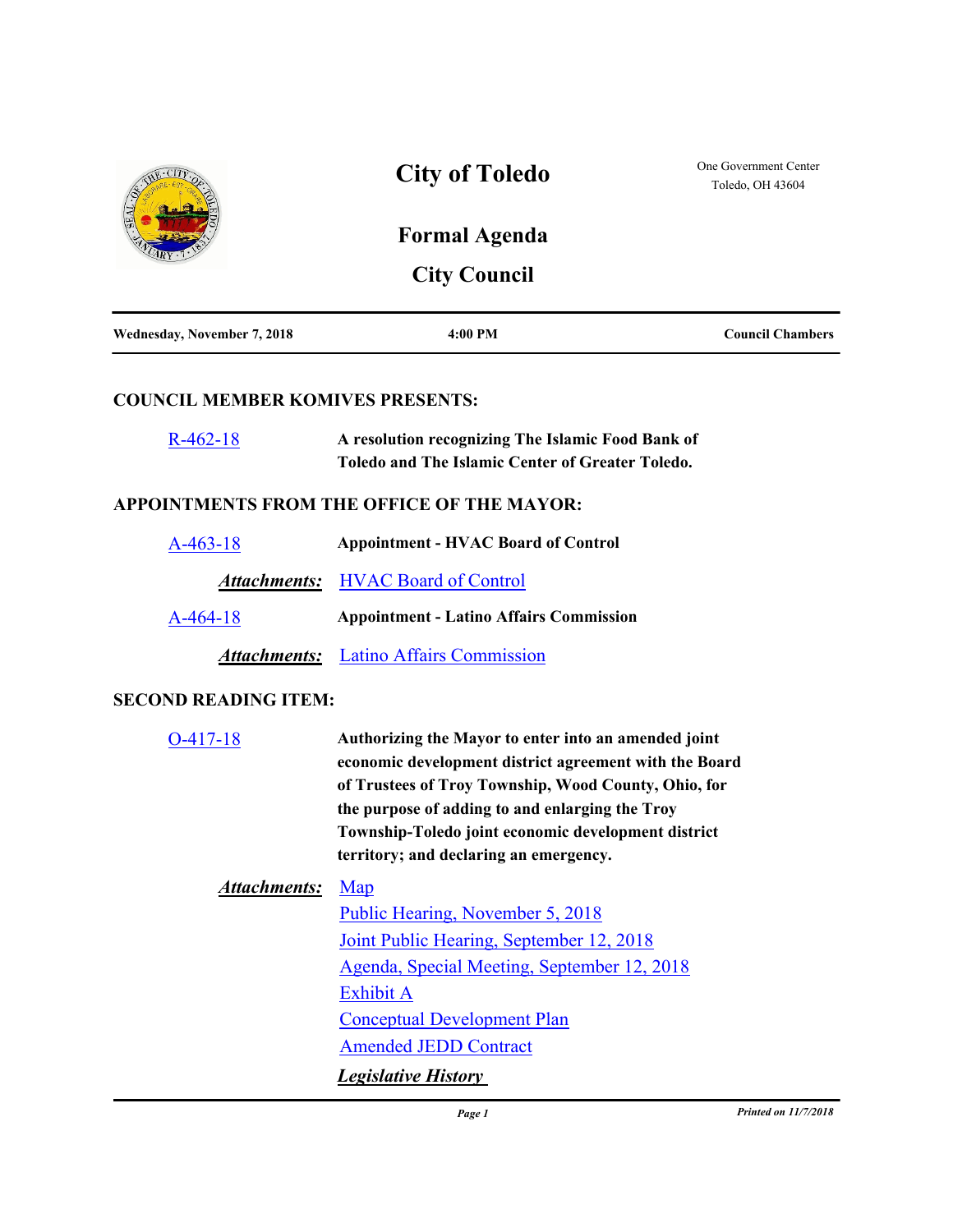| <b>City Council</b>                                 | <b>Formal Agenda</b>                                                                                                                                                                                                                                                                                                                                                                                                                                                                                                                                                     |                                                                                                                                                                   | <b>November 7, 2018</b>                                         |  |
|-----------------------------------------------------|--------------------------------------------------------------------------------------------------------------------------------------------------------------------------------------------------------------------------------------------------------------------------------------------------------------------------------------------------------------------------------------------------------------------------------------------------------------------------------------------------------------------------------------------------------------------------|-------------------------------------------------------------------------------------------------------------------------------------------------------------------|-----------------------------------------------------------------|--|
|                                                     | 10/9/18                                                                                                                                                                                                                                                                                                                                                                                                                                                                                                                                                                  | City Council                                                                                                                                                      | <b>First Reading</b>                                            |  |
|                                                     | 10/23/18                                                                                                                                                                                                                                                                                                                                                                                                                                                                                                                                                                 | City Council                                                                                                                                                      | held                                                            |  |
| <b>COUNCILMAN DELANEY PRESENTS:</b>                 |                                                                                                                                                                                                                                                                                                                                                                                                                                                                                                                                                                          |                                                                                                                                                                   |                                                                 |  |
| $O-465-18$                                          | Authorizing the Mayor to enter into certain agreements<br>to conduct and oversee a Rail Ridership Feasibility &<br>Cost Estimate Study; authorizing acceptance and<br>appropriation of \$20,000 from the Toledo Metropolitan<br>Area Council of Governments (TMACOG) and<br>appropriating the same for expenditure, reappropriation<br>of funds, authorizing expenditure of \$50,000 in the<br><b>General Fund for a Toledo-Detroit Rail Ridership</b><br>Feasibility & Cost Estimate Study; waiving the taking<br>of competitive proposals; and declaring an emergency. |                                                                                                                                                                   |                                                                 |  |
| <b>Attachments:</b>                                 | Toledo Detroit Business Plan Scope of Work 10.31.2018                                                                                                                                                                                                                                                                                                                                                                                                                                                                                                                    |                                                                                                                                                                   |                                                                 |  |
| <b>COUNCIL MEMBERS KOMIVES AND LUDEMAN PRESENT:</b> |                                                                                                                                                                                                                                                                                                                                                                                                                                                                                                                                                                          |                                                                                                                                                                   | Toledo-Detroit Ridership Feasibility Cost Estimate Study 11.05. |  |
| $R-466-18$                                          |                                                                                                                                                                                                                                                                                                                                                                                                                                                                                                                                                                          | <b>Affirming Our Commitment to Being a Welcoming and</b><br><b>Inclusive Community For All.</b>                                                                   |                                                                 |  |
| <b>NEW ITEMS FROM CITY COUNCIL:</b>                 |                                                                                                                                                                                                                                                                                                                                                                                                                                                                                                                                                                          |                                                                                                                                                                   |                                                                 |  |
| $R-467-18$                                          |                                                                                                                                                                                                                                                                                                                                                                                                                                                                                                                                                                          | Accepting the petition of Dorothy Nelms for special<br>assessments for various special energy improvement<br>projects in accordance with Chapters 1710 and 727 of |                                                                 |  |

**projects in accordance with Chapters 1710 and 727 of the Ohio Revised Code; declaring the necessity of proceeding with the special energy improvement projects and approving the plans and specifications therefor; stating the method for making the special assessments against the benefitted properties and the amount of such special assessments; and declaring an emergency.**

[Exhibit A, B & C](http://toledo.legistar.com/gateway.aspx?M=F&ID=cb2f04a2-ecbc-4550-905b-01b89b5448c0.docx) *Attachments:* **[Petition](http://toledo.legistar.com/gateway.aspx?M=F&ID=b85a6033-21a8-43c4-a0df-9a308406d534.pdf) [Agreement](http://toledo.legistar.com/gateway.aspx?M=F&ID=e3b23bc9-55b8-4ab1-b4a5-ed8b7720a82d.pdf)**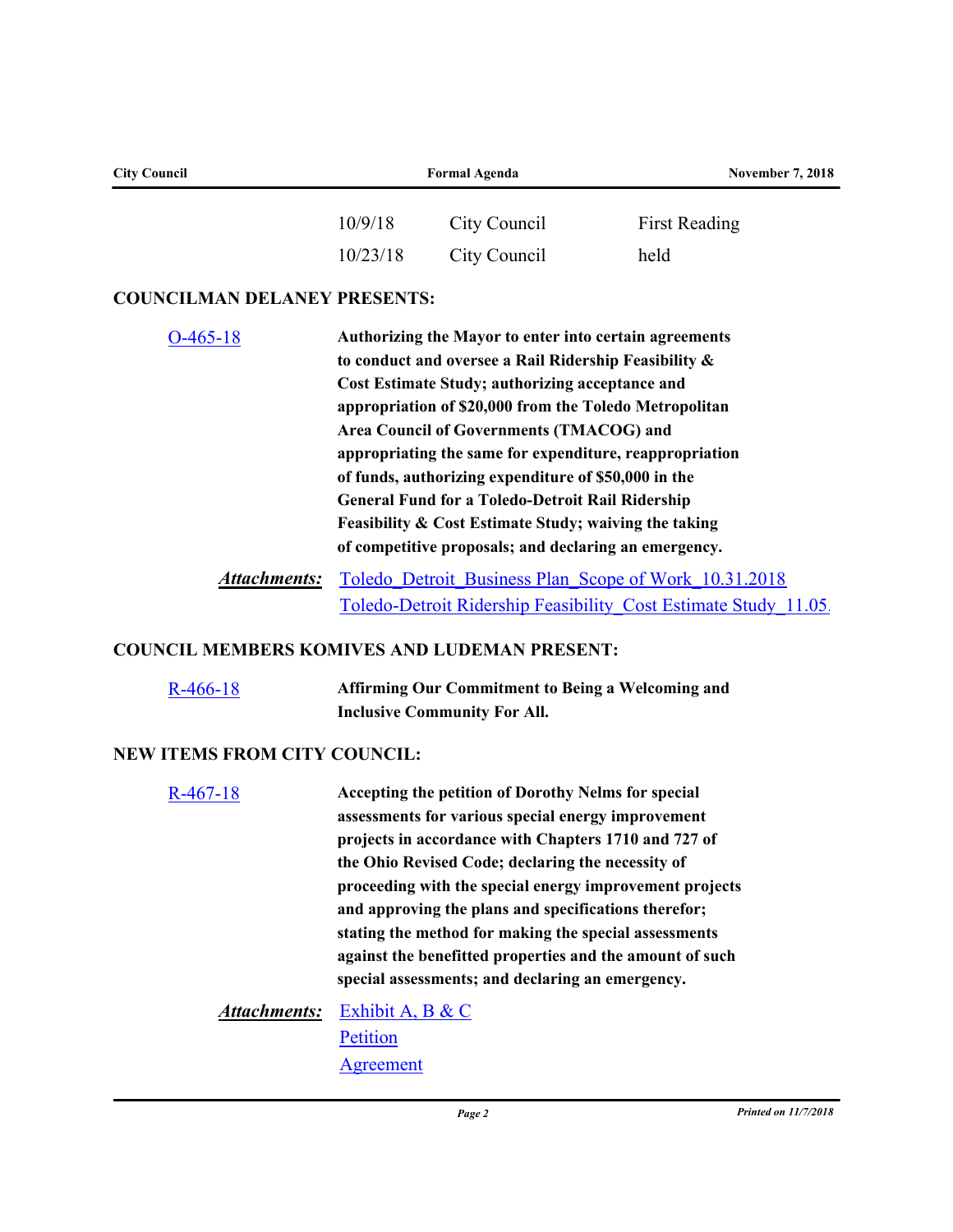| <b>City Council</b>            | <b>Formal Agenda</b>                                                                                                                                                                                                                                                                                                                                                                                                  | <b>November 7, 2018</b> |
|--------------------------------|-----------------------------------------------------------------------------------------------------------------------------------------------------------------------------------------------------------------------------------------------------------------------------------------------------------------------------------------------------------------------------------------------------------------------|-------------------------|
| $O-468-18$                     | Determining to proceed with certain 3146 Sherbrooke<br>Road, Toledo, OH 43606 Special Energy Improvement<br>Projects by way of special assessments in accordance<br>with Chapters 1710 and 727 of the Ohio Revised Code;<br>and declaring an emergency.                                                                                                                                                               |                         |
| <u>Attachments:</u>            | Exhibit A, B & C                                                                                                                                                                                                                                                                                                                                                                                                      |                         |
| $O-469-18$                     | Levying special assessments for the 3146 Sherbrooke<br>Road, Toledo, OH 43606 Special Energy Improvement<br>Project; and declaring an emergency.                                                                                                                                                                                                                                                                      |                         |
| <b>Attachments:</b>            | <b>Exhibit A, B &amp; C</b>                                                                                                                                                                                                                                                                                                                                                                                           |                         |
| <b>TOLEDO MUNICIPAL COURT:</b> |                                                                                                                                                                                                                                                                                                                                                                                                                       |                         |
| $O-470-18$                     | <b>Repealing Toledo Municipal Code Section 2134.03</b><br>"Classifications", and enacting a new Section 2134.03<br>"Classifications" for the purpose of updating job<br>classifications at the Toledo Municipal Court.                                                                                                                                                                                                |                         |
| $O-471-18$                     | Authorizing the mayor to accept and deposit an<br>additional amount of \$73,703 from a grant received<br>from the State of Ohio, Department of Rehabilitation<br>and Correction to allow deposit of grant funds to and,<br>appropriation and expenditure of those funds from the<br><b>Standard Probation Grant (SP); authorizing the</b><br>execution of an amended grant agreement; and declaring<br>and emergency. |                         |
| $O-472-18$                     | Authorizing the mayor to enter into an agreement with<br>the Lucas County Sheriff to provide security for Toledo<br>Municipal Court; authorizing the expenditure of funds<br>from the General Fund; and declaring an emergency.                                                                                                                                                                                       |                         |

Attachments: [2019 Cost Analysis](http://toledo.legistar.com/gateway.aspx?M=F&ID=236ca4f4-768b-41be-895d-631833a1ef7f.pdf)

# **MAYOR KAPSZUKIEWICZ AND COUNCILMAN UJVAGI PRESENT:**

[R-473-18](http://toledo.legistar.com/gateway.aspx?m=l&id=/matter.aspx?key=32100) **Resolution to protect the Federal Community Reinvestment Act - lending & investment in low- and moderate communities around the country.**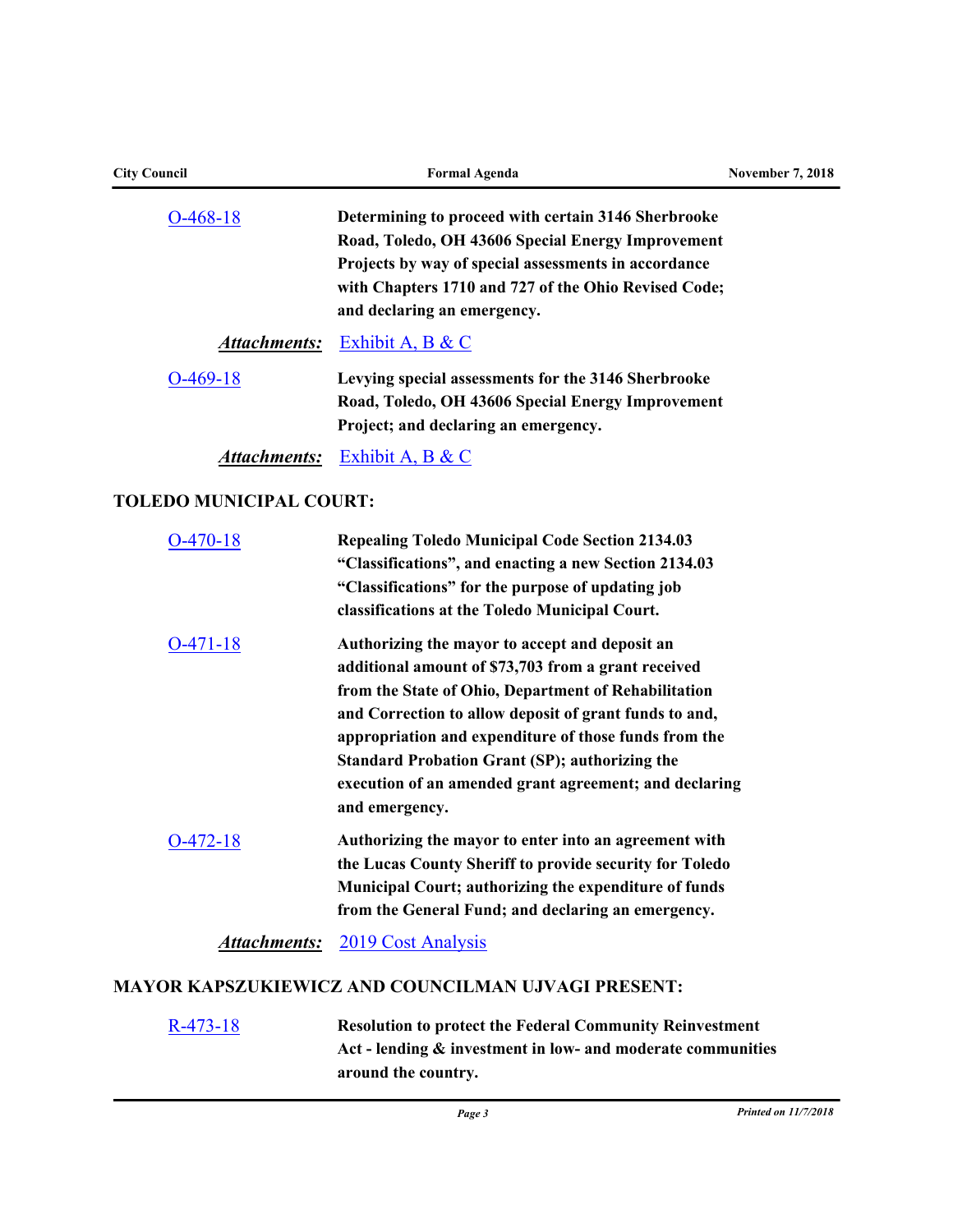## **DEPARTMENT OF LAW:**

[O-474-18](http://toledo.legistar.com/gateway.aspx?m=l&id=/matter.aspx?key=32164) **Authorizing the settlement of all claims now pending in**  *Perry v. City of Toledo, et.al.,* **in the Lucas County Court of Common Pleas, before the Honorable Judge Dean Mandros for the sum of \$500,000; authorizing the expenditure of \$500,000 from the Risk Management Fund; and declaring an emergency.**

## **DEPARTMENT OF POLICE OPERATIONS:**

[O-475-18](http://toledo.legistar.com/gateway.aspx?m=l&id=/matter.aspx?key=32124) **Authorizing the mayor to enter into an agreement with Lexis Nexis Risk Solutions, Inc. for the provision of virtual crime center policing services; waiving the competitive bidding requirements of TMC Chapter 187; authorizing the General Fund expenditure of an amount not to exceed \$49,400 for the annual subscription to Lexis Nexis; and declaring an emergency.**

# **DEPARTMENT OF NEIGHBORHOODS & BUSINESS DEVELOPMENT:**

[O-476-18](http://toledo.legistar.com/gateway.aspx?m=l&id=/matter.aspx?key=32139) **Repealing Chapter 1307 (Fees), of the Toledo Municipal Code; enacting a new Chapter 1307 (Fees); and declaring an emergency.**

#### *Attachments:* [Fee Comparison](http://toledo.legistar.com/gateway.aspx?M=F&ID=1d74246d-8864-4c87-b17b-d401ce2fdf44.xlsx)

### [O-477-18](http://toledo.legistar.com/gateway.aspx?m=l&id=/matter.aspx?key=32138)

**Authorizing the mayor to enter into a real property lease, by and between the city of Toledo and Crestline Paving and Excavating Co., Inc. ("Crestline") for approximately 8.78 acres located at 750 Montrose Toledo, Ohio 43607; waiving the competitive bidding requirement as required by T.M.C. Chapter 187; and declaring an emergency.**

*Attachments:* [Lease Agreement](http://toledo.legistar.com/gateway.aspx?M=F&ID=f529f2b8-8ce3-414a-a245-a563eb422c00.doc)

### **DEPARTMENT OF PUBLIC SERVICE:**

| $O-478-18$ | Authorizing the expenditure of \$50,000 from the Capital |
|------------|----------------------------------------------------------|
|------------|----------------------------------------------------------|